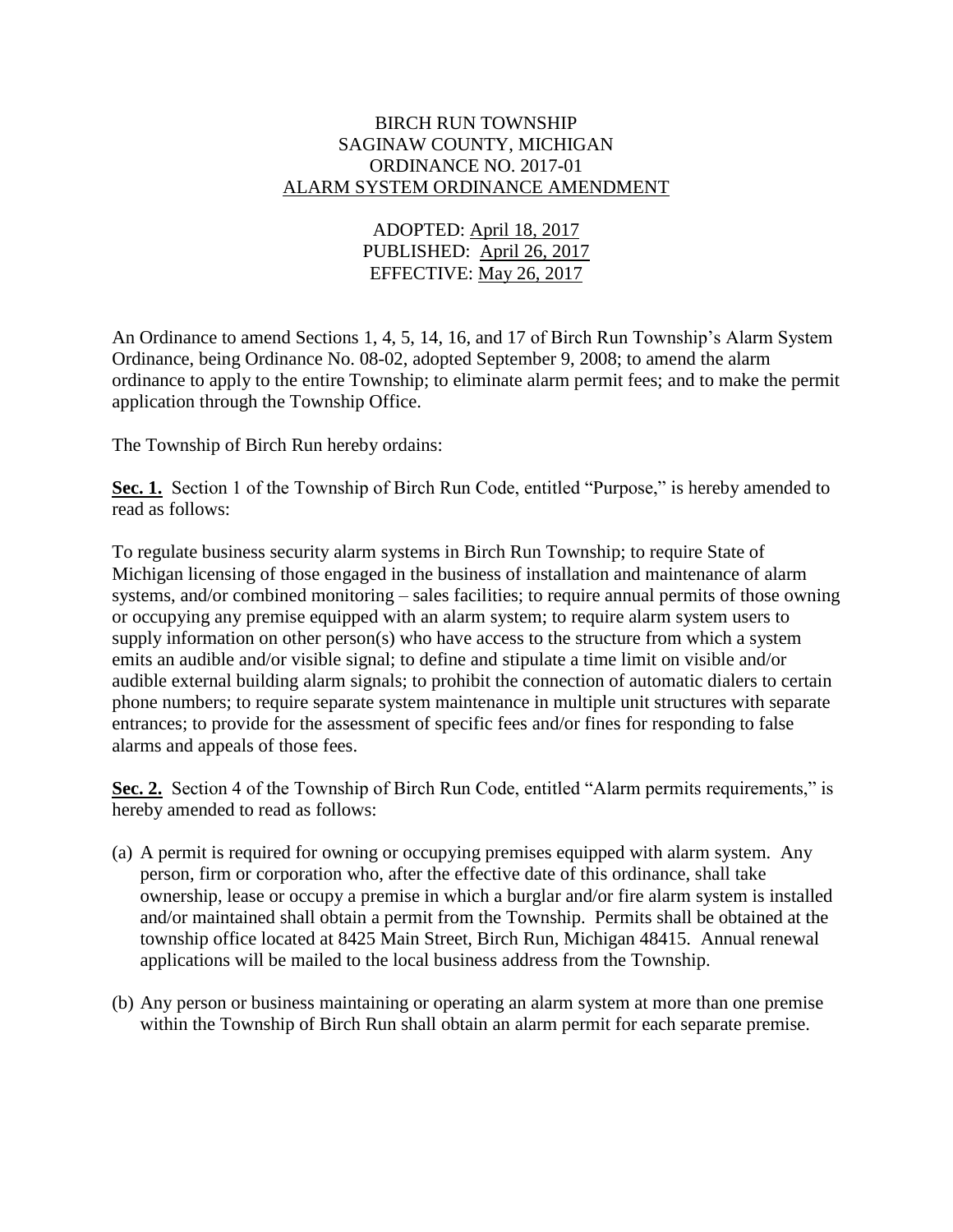- (c) Any alarm system user who maintains or operates an alarm system without first obtaining a permit, as required by this ordinance, and have been duly notified, shall be guilty of a Municipal Civil Infraction**.**
- (d) Any person or business that uses a permit for any premises other than those identified on the application for the permit shall be guilty of a Municipal Civil Infraction.
- (e) Any person or business who causes an alarm system permit, other than a permit under this Ordinance, to be bought, sold, or leased for any value or consideration in any form whatever shall be guilty of a misdemeanor.

Sec. 3. Section 5 of the Township of Birch Run Code, entitled "Application for permit," is hereby amended by substituting the following for subsection (d):

(d) Upon issuance of the permit, the holder(s) thereof shall notify the Township of any change to the information provided in the application for the permit. Failure to notify the Township within 10 days of the date of the change shall constitute grounds for revocation of the permit.

**Sec. 4.** Section 10 of the Township of Birch Run Code, entitled "False Alarm Fees" is hereby amended to read as following:

(a) Notwithstanding any penalties provided for upon conviction for any violation of this ordinance, and notwithstanding the fact that prosecution for violation of this ordinance has or has not commenced, any person, firm, or corporation operating an alarm system which signals more than three (3) false alarms as defined in "Definitions" Section 3(f) within one calendar year shall pay to the Township of Birch Run a false alarm fee in order to defray a portion of the cost of response to false alarms. False alarm fees shall be determined and may be changed from time to time by resolution of the Township Board.

**Sec. 5.** Section 14 of the Township of Birch Run Code, entitled "Appeal of alarm violation," is hereby amended to read as follows:

- (a) Within ten (10) days of the date of receipt of a Notice of Alarm Violation, an alarm user wishing to appeal a false alarm violation and the associated fee as a result of a condition described in Section 11 may do so by a written appeal request.
- (b) The appeal request, directed to the Township Clerk, shall contain documentation of the applicable condition as described in "Exceptions to alarm fees" Section 11(a), (b), (c), or (d). The Township Clerk shall provide the appeal request to the Township Supervisor.
- (c) The Township Supervisor, or a designated representative, shall make a determination on the appeal request and shall notify the alarm user of the decision in writing.
- (d) In the event the alarm user is not satisfied with the decision rendered by the Township Supervisor or a designated representative, the alarm user, within ten (10) days of the determination, may file with the Township Board a written request that the determination be reconsidered.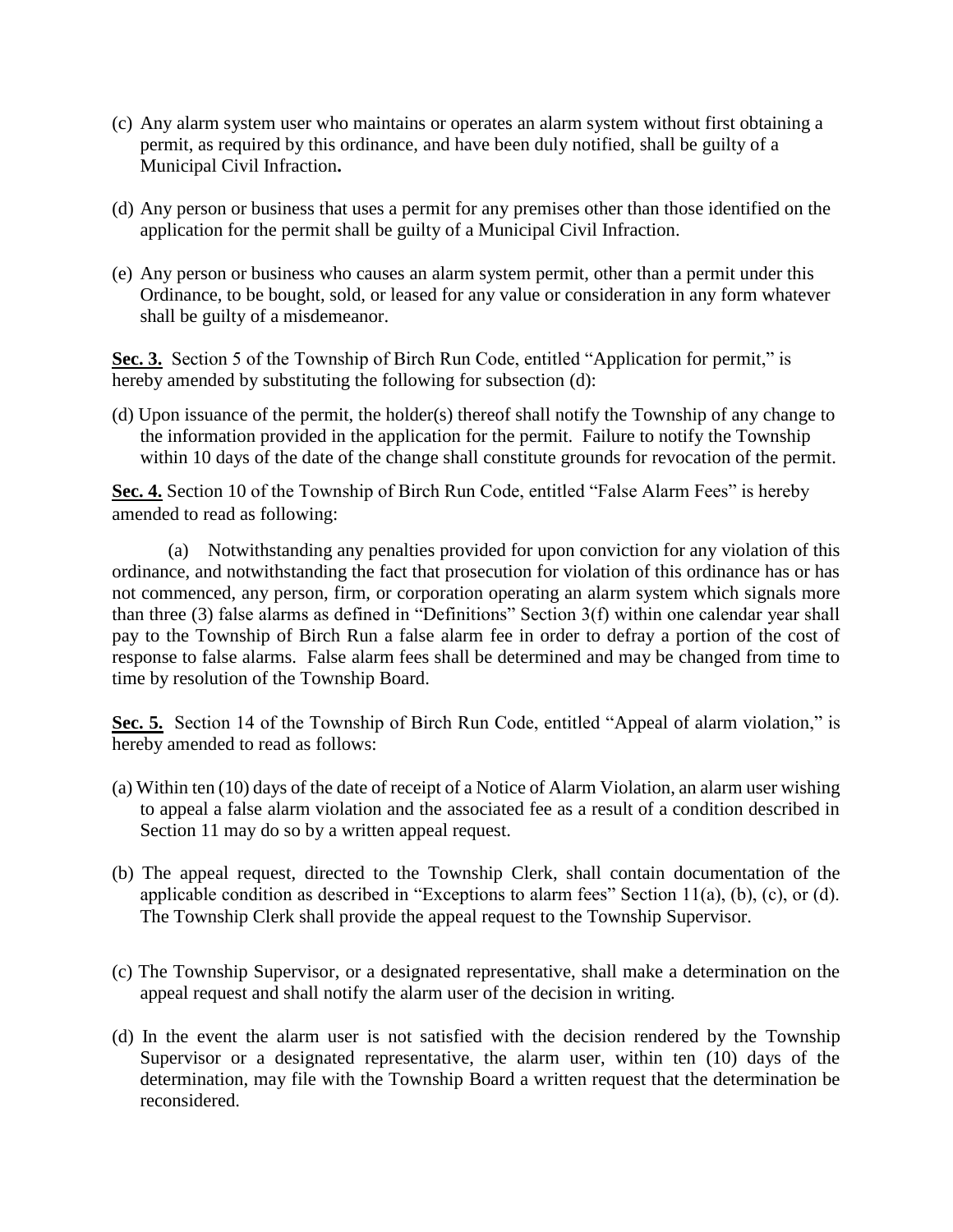(e) The Township Board shall decide whether to uphold or set aside in whole or in part, the decision reached by the Township Supervisor. The alarm user shall be notified of that decision in writing.

Sec. 6. Section 16 of the Township of Birch Run Code, entitled "Revocation of permit," is hereby amended by replacing the first paragraph with:

An alarm system permit issued by the Township may be revoked by the Township Supervisor upon the occurrence of any of the following conditions:

- (a) Furnishing of false or misleading information on the application for permit, or failing to notify the Township of any changes to the information provided in the application for permit.
- (b) Failure of the alarm user or the person(s) responsible for extinguishing or resetting the alarm or device as identified on the alarm user's permit to respond within thirty (30) minutes of notification by the Police or Fire Department of a response by the department to an activation of the alarm system.
- (c) Failure to repair or replace an alarm system that is defective as described in "Defective Alarms" Section 15 after notification by the Township Clerk's office.
- (d) Failure or refusal of the alarm user, or the agent or employee of the alarm user, to reasonably cooperate with contracted law enforcement agency personnel or members of the Township office in the administration of this ordinance.
- (e) Intentionally activating an alarm system to test the response time of police and fire units. Any alarm user who shall intentionally activate an alarm system to test response time of police and fire units shall also be guilty of a misdemeanor.
- (f) Failure or refusal of the alarm use to pay all outstanding false alarm fees as required by this ordinance.

Sec. 7. Section 17 of the Township of Birch Run Code, entitled "Appeal of Revocation," is hereby amended to read as follows:

- (a) Within ten (10) business days after notification of revocation by the Township Supervisor, the alarm user may file, with the Township office, a written request for a hearing before the Township Board to review the revocation.
- (b) The alarm user shall be notified of the date and time set for the hearing by the Township Board. Following said hearing the Township Board may confirm such revocation or reinstate the permit.

**Sec. 8.** Section 18 of the Township of Birch Run Code, entitled "Obligation," is hereby amended to read as follows:

This ordinance does not constitute a contract for the Township of Birch Run or the contracted law enforcement agency or Birch Run Township Fire Department to answer any alarms, whether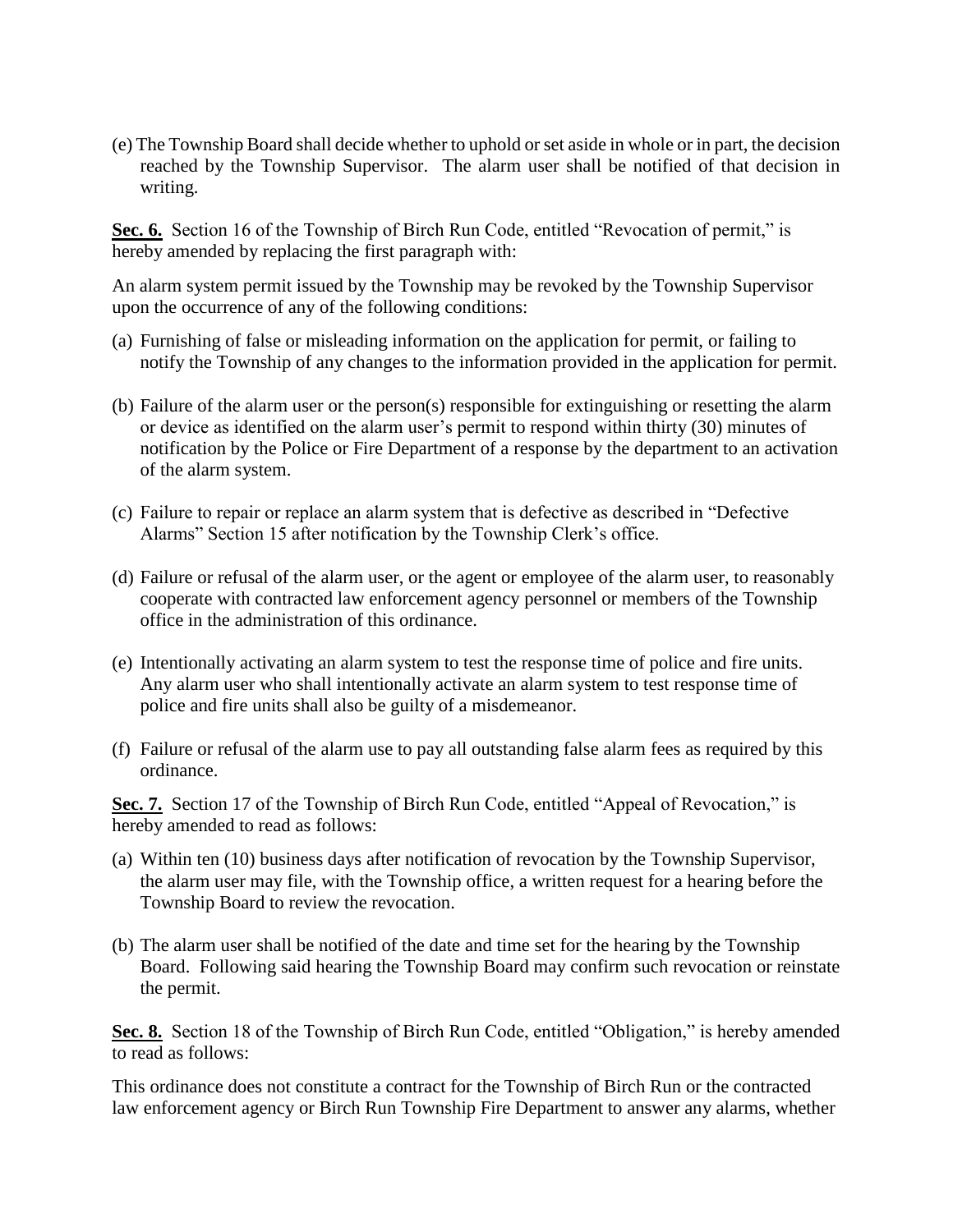false or otherwise. Further, this ordinance does not guarantee that the Police or Fire Department will respond to any alarm from any source. This ordinance does not obligate the Township of Birch Run or its contracted Police Agency and/or Birch Run Township Fire Department in any manner to assist, respond, or answer any alarm system subscribed to or owned by an individual, organization or business.

**Sec. 9.** The remaining provisions of Ordinance 08-02 are hereby ratified and confirmed.

**Sec. 10.** The sections and provisions of this Ordinance are declared to be severable and any portion which is declared inoperative or invalid for any reason by a court of competent jurisdiction shall in no way affect the remaining section or provisions of this Ordinance.

**Sec 11.** This Ordinance shall take effect 30 days from the date of its adoption and publication, and all ordinances or any part of any ordinance in conflict with this ordinance shall be repealed.

# **CERTIFICATION**

ADOPTED: April 18, 2017

YEAS:Sheridan, Totten, Trinklein, Moore, Kiessling, Letterman, Parlberg NAYS:

# TOWNSHIP OF BIRCH RUN

By:  $\frac{y}{y}$ 

RAY LETTERMAN, Township Supervisor

By:  $\_\_$ 

COREY TRINKLEIN, Township Clerk